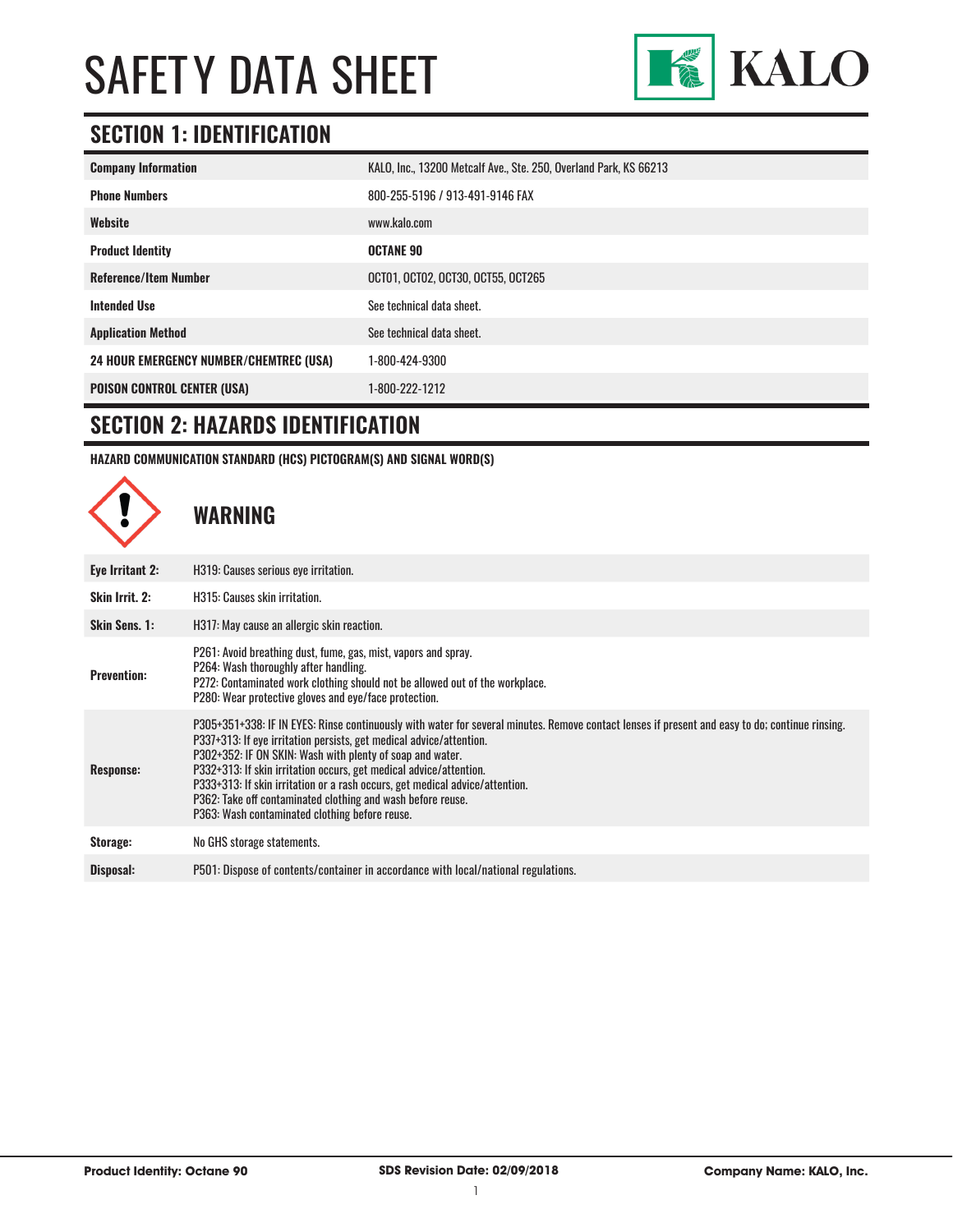

#### **SECTION 3: COMPOSITION/INFORMATION ON INGREDIENTS**

This product is labeled with the following GHS classifications, as it contains substances that present a hazard within the meaning of the relevant State and Federal Hazardous Substances regulations. This product is a proprietary blend and the ingredients and mixture percentages are being withheld as confidential business information.

| <b>Ingredient/Chemical Designations:</b> | Proprietary solvent                                                                                            |
|------------------------------------------|----------------------------------------------------------------------------------------------------------------|
| <b>CAS No.:</b>                          | Proprietary                                                                                                    |
| Weight %:                                | $25 - 50$                                                                                                      |
| Notes:                                   | [1] Substance classified with a health or environmental hazard. [2] Substance with a workplace exposure limit. |
| <b>Ingredient/Chemical Designations:</b> | Proprietary surfactant                                                                                         |
| <b>CAS No.:</b>                          | Proprietary                                                                                                    |
| Weight %:                                | $1.0 - 10$                                                                                                     |
| Notes:                                   | [1] Substance classified with a health or environmental hazard.                                                |
| <b>Ingredient/Chemical Designations:</b> | Proprietary ingredient                                                                                         |
| <b>CAS No.:</b>                          | Proprietary                                                                                                    |
| Weight %:                                | $0.10 - 1.0$                                                                                                   |
| Notes:                                   | [1] Substance classified with a health or environmental hazard.                                                |

#### **SECTION 4: FIRST AID MEASURES**

| [DESCRIPTIONS] |
|----------------|
|----------------|

| General:    | In all cases of doubt, or when symptoms persist, seek medical attention. Never give anything by mouth to an unconscious person.                                                                                                         |
|-------------|-----------------------------------------------------------------------------------------------------------------------------------------------------------------------------------------------------------------------------------------|
| Inhalation: | Remove to fresh air. Keep patient warm and at rest. If breathing is irregular or stopped, give artificial respiration. If unconscious, place in the recovery<br>position and obtain immediate medical attention. Give nothing by mouth. |
| Eyes:       | Irrigate copiously with clean fresh water for at least 10 minutes, holding the eyelids apart and seek medical attention.                                                                                                                |
| Skin:       | Remove contaminated clothing. Wash skin thoroughly with soap and water or use a recognized skin cleanser. Do NOT use solvents or thinners.                                                                                              |
| Ingestion:  | If accidentally swallowed, obtain immediate medical attention. Keep at rest, Do NOT induce vomiting.                                                                                                                                    |
|             | [MOST IMPORTANT SYMPTOMS AND EFFECTS, BOTH ACUTE AND DELAYED]                                                                                                                                                                           |
| Overview:   | No adverse symptoms or effects anticipated under normal handling conditions. See Section 2 for further details.                                                                                                                         |
| Eyes:       | Causes serious eye irritation.                                                                                                                                                                                                          |
| Skin:       | May cause an allergic skin reaction. Causes skin irritation.                                                                                                                                                                            |

### **SECTION 5: FIREFIGHTING MEASURES**

| <b>Extinguishing Media:</b>     | Recommended extinguishing media: alcohol resistant foam, CO <sup>2</sup> , powder, water spray. Do not use water jet.                                                                                                                                                                                                                                  |
|---------------------------------|--------------------------------------------------------------------------------------------------------------------------------------------------------------------------------------------------------------------------------------------------------------------------------------------------------------------------------------------------------|
| <b>Special Hazards:</b>         | Combustion may yield smoke, carbon monoxide, and other products of incomplete combustion. Oxides of sulfur, nitrogen or phosphorus may<br>also be formed. Avoid breathing dust, fume, gas, mist, vapors and spray.                                                                                                                                     |
| <b>Advice For Firefighters:</b> | Evacuate area. Prevent contamination from run-off of adjacent areas, streams, drinking water and sewers. Do not flush down sewers or other<br>drainage systems. Exposed firefighters must wear standard protective equipment and in enclosed areas self-contained breathing apparatus.<br>Use water-spray to cool fire-exposed surfaces and personnel. |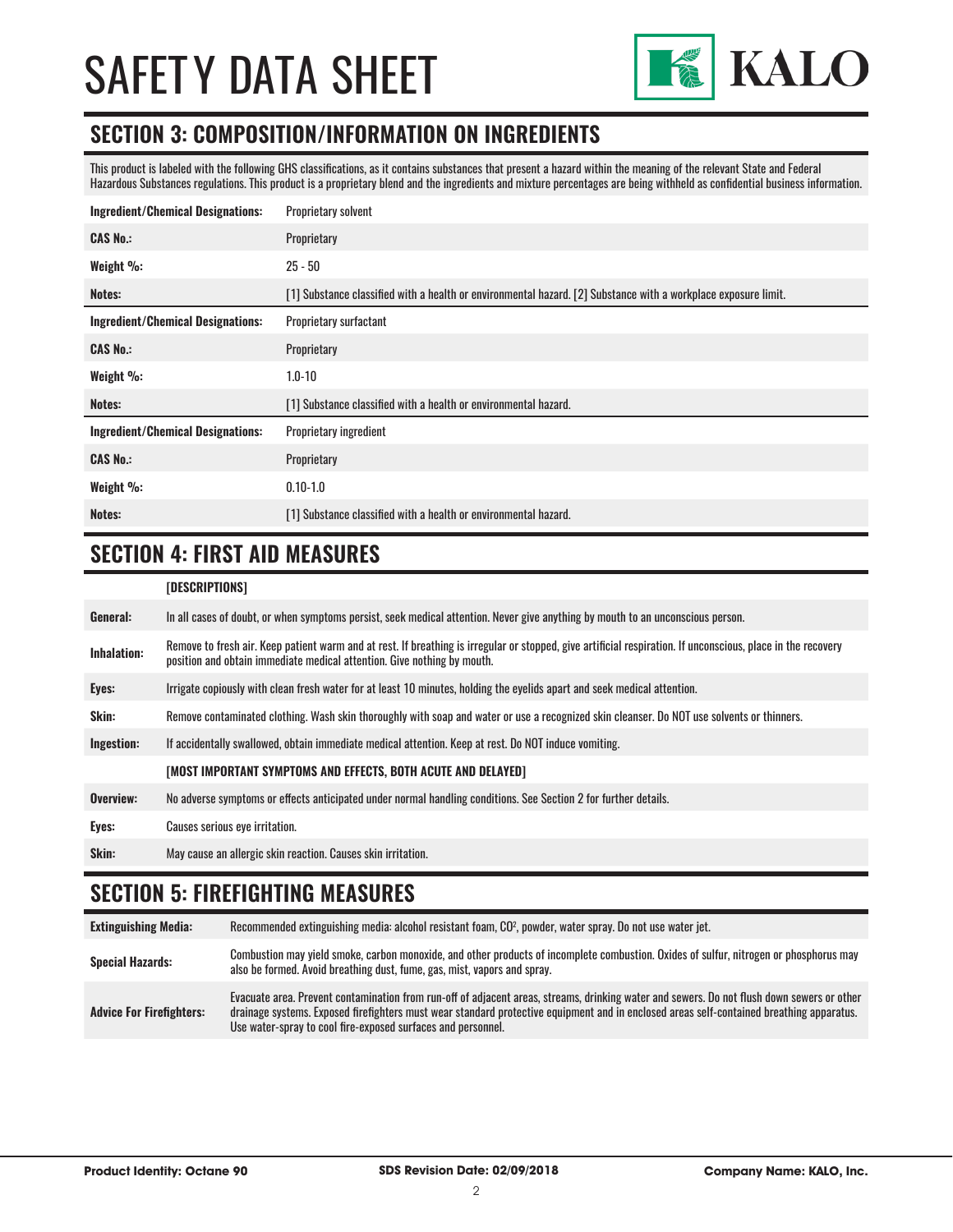

### **SECTION 6: ACCIDENTAL RELEASE MEASURES**

| <b>Precautions/Procedures:</b>                                         | Keep all sources of ignition away from spill/release. In case of a major spill or spillage in a confined space evacuate the area and<br>check vapor levels.                                                                                                                                                                                                                                                                                                                                                                                                                                                                                                               |
|------------------------------------------------------------------------|---------------------------------------------------------------------------------------------------------------------------------------------------------------------------------------------------------------------------------------------------------------------------------------------------------------------------------------------------------------------------------------------------------------------------------------------------------------------------------------------------------------------------------------------------------------------------------------------------------------------------------------------------------------------------|
| <b>Environmental Precautions:</b>                                      | Do not allow spills to enter drains or water courses.                                                                                                                                                                                                                                                                                                                                                                                                                                                                                                                                                                                                                     |
| <b>Methods and Material For</b><br><b>Containment and Cleaning Up:</b> | Ventilate the area and avoid breathing vapors. Take the personal protective measures listed in Section 8. Contain and absorb spillage<br>with non-combustible materials (e.g. sand/earth/vermiculite). Place in closed containers outside buildings and dispose of according<br>to the Waste Regulations (see Section 13). Clean, preferably with a detergent. Do not use solvents. Do not allow spills to enter drains<br>or water courses. If drains, sewers, streams or lakes are contaminated, inform the local water company immediately. In the case of<br>contamination of rivers, streams, or lakes, the Environmental Protection Agency should also be informed. |

### **SECTION 7: HANDLING AND STORAGE**

| <b>Precautions For Safe Handling:</b> | Do not get in eyes, on skin, or on clothing. Do not breathe vapors or mists. Keep container closed. Use only with adequate<br>ventilation. Use good personal hygiene practices. Wash hands before eating, drinking, smoking. Remove contaminated clothing and<br>wash before reuse. Destroy contaminated belts and shoes and other items that cannot be decontaminated.<br>See Section 2 for further details. |
|---------------------------------------|---------------------------------------------------------------------------------------------------------------------------------------------------------------------------------------------------------------------------------------------------------------------------------------------------------------------------------------------------------------------------------------------------------------|
| <b>Conditions For Safe Storage:</b>   | Store in tightly closed containers in dry, well-ventilated area, away from excessive heat and incompatibles.<br>See Section 2 for further details.                                                                                                                                                                                                                                                            |
| <b>Incompatible Materials:</b>        | Oxidizing agents.                                                                                                                                                                                                                                                                                                                                                                                             |
| <b>Specific End Use(s):</b>           | See technical data sheet.                                                                                                                                                                                                                                                                                                                                                                                     |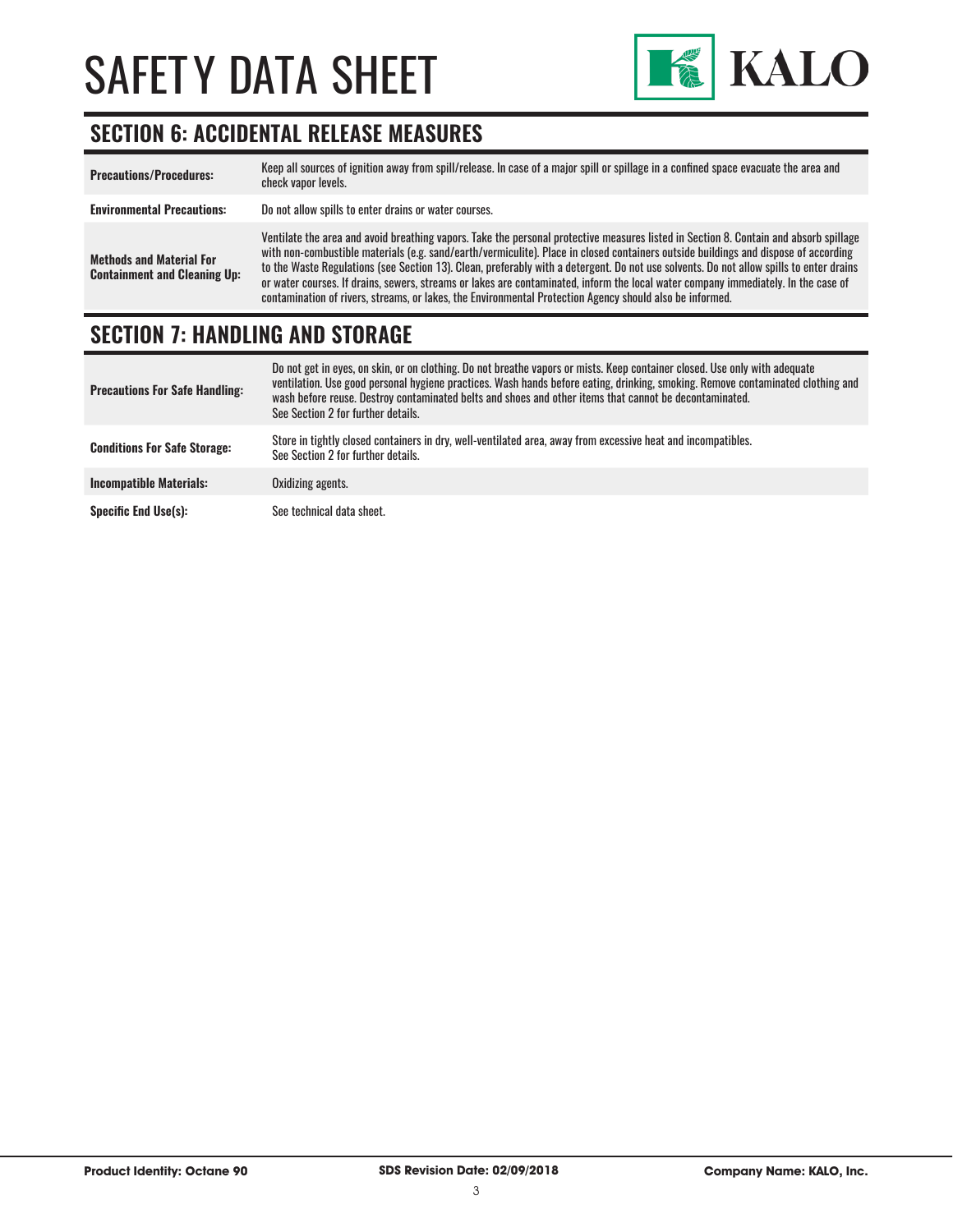

### **SECTION 8: EXPOSURE CONTROLS/PERSONAL PROTECTION**

**Exposure Data:** This product contains the following ingredients with established limits for exposure under OSHA, ACGIH and/or NIOSH.

| <b>CAS No.</b> | Ingredient                    | <b>Source</b> | Value                               |
|----------------|-------------------------------|---------------|-------------------------------------|
|                |                               | <b>OSHA</b>   | No Established Limit                |
| Proprietary    | <b>Proprietary Solvent</b>    | <b>ACGIH</b>  | Ceiling: 25 ppm                     |
|                |                               | <b>NIOSH</b>  | $C$ 25 ppm (125 mg/m <sup>3</sup> ) |
| <b>CAS No.</b> | Ingredient                    | <b>Source</b> | Value                               |
|                |                               | <b>OSHA</b>   | No Established Limit                |
| Proprietary    | <b>Proprietary Surfactant</b> | <b>ACGIH</b>  | No Established Limit                |
|                |                               | <b>NIOSH</b>  | No Established Limit                |
| <b>CAS No.</b> | Ingredient                    | <b>Source</b> | Value                               |
|                |                               | <b>OSHA</b>   | No Established Limit                |
| Proprietary    | Proprietary Ingredient        | <b>ACGIH</b>  | No Established Limit                |
|                |                               | <b>NIOSH</b>  | No Established Limit                |

**Carcinogen Data:** This product contains no ingredients (at greater than 0.1%) that are suspected of being or known to be a carcinogen under OSHA, NTP or IARC.

|                                                | <b>[EXPOSURE CONTROLS]</b>                                                                                                                                                                                                                                                                                                             |
|------------------------------------------------|----------------------------------------------------------------------------------------------------------------------------------------------------------------------------------------------------------------------------------------------------------------------------------------------------------------------------------------|
| <b>Respiratory:</b>                            | If workers are exposed to concentrations above the exposure limit, they must use the appropriate certified respirators.                                                                                                                                                                                                                |
| Eyes:                                          | Wear safety eyewear (e.g. safety spectacles/goggles/visors) to protect against the splash of liquids.                                                                                                                                                                                                                                  |
| Skin:                                          | Overalls, which cover the body, arms, and legs, should be worn. Skin should not be exposed. All parts of the body should be washed after contact.                                                                                                                                                                                      |
| <b>Engineering Controls:</b>                   | Provide adequate ventilation. Where reasonably practicable, this should be achieved by the use of local exhaust ventilation and good general<br>extraction. If these are not sufficient to maintain concentrations of particulates, and any vapor below occupational exposure limits, suitable<br>respiratory protection must be worn. |
| Other Werk Dreatings. Can technical data shoot |                                                                                                                                                                                                                                                                                                                                        |

**Other Work Practices:** See technical data sheet.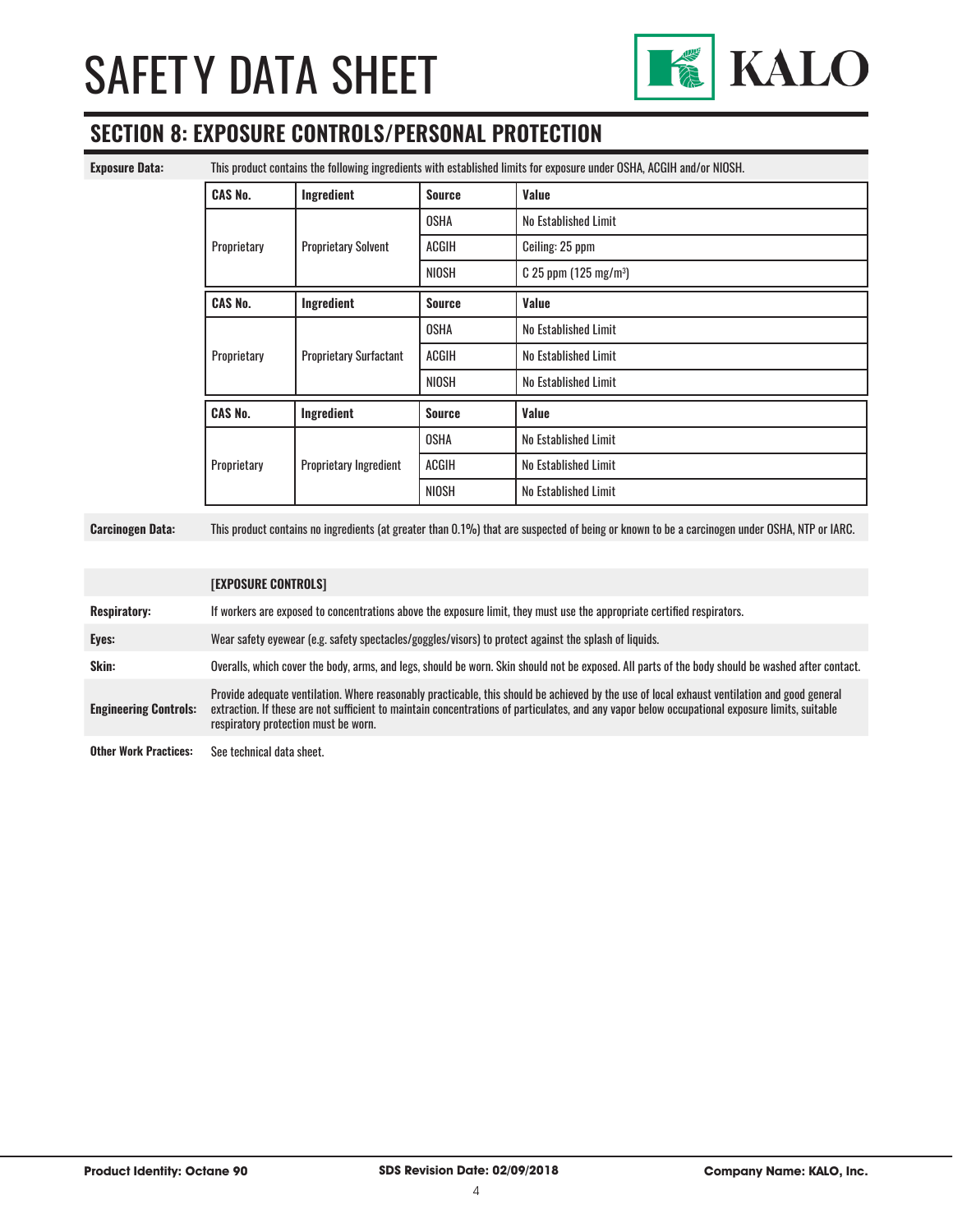

### **SECTION 9: PHYSICAL AND CHEMICAL PROPERTIES**

| <b>Slightly Hazy Yellow Liquid</b>   |
|--------------------------------------|
| Mild                                 |
| <b>Not Measured</b>                  |
| 5 - 6 @ 25% Dilution                 |
| 0.97                                 |
| >200°F (>93°C) SETA Flash closed Cup |
| <b>Not Measured</b>                  |
| <b>Not Measured</b>                  |
| <b>Not Measured</b>                  |
| <b>Not Measured</b>                  |
| <b>Not Measured</b>                  |
| <b>Not Measured</b>                  |
| <b>Not Measured</b>                  |
| Not Applicable                       |
| <b>Not Measured</b>                  |
| <b>Not Measured</b>                  |
| <b>Not Measured</b>                  |
| <b>Not Measured</b>                  |
| <b>Not Measured</b>                  |
| <b>Not Measured</b>                  |
| No other relevant information.       |
|                                      |

### **SECTION 10: STABILITY AND REACTIVITY**

| <b>Reactivity:</b>                       | Not chemically reactive.                                                                                |
|------------------------------------------|---------------------------------------------------------------------------------------------------------|
| <b>Chemical Stability:</b>               | Stable under normal ambient and anticipated conditions of use.                                          |
| <b>Hazardous Reactions:</b>              | Hazardous reactions not anticipated.                                                                    |
| <b>Conditions To Avoid:</b>              | Extended exposure to high temperatures can cause decomposition. Avoid all possible sources of ignition. |
| <b>Incompatible Materials:</b>           | Oxidizing agents.                                                                                       |
| <b>Hazardous Decomposition Products:</b> | Not anticipated under normal conditions of use.                                                         |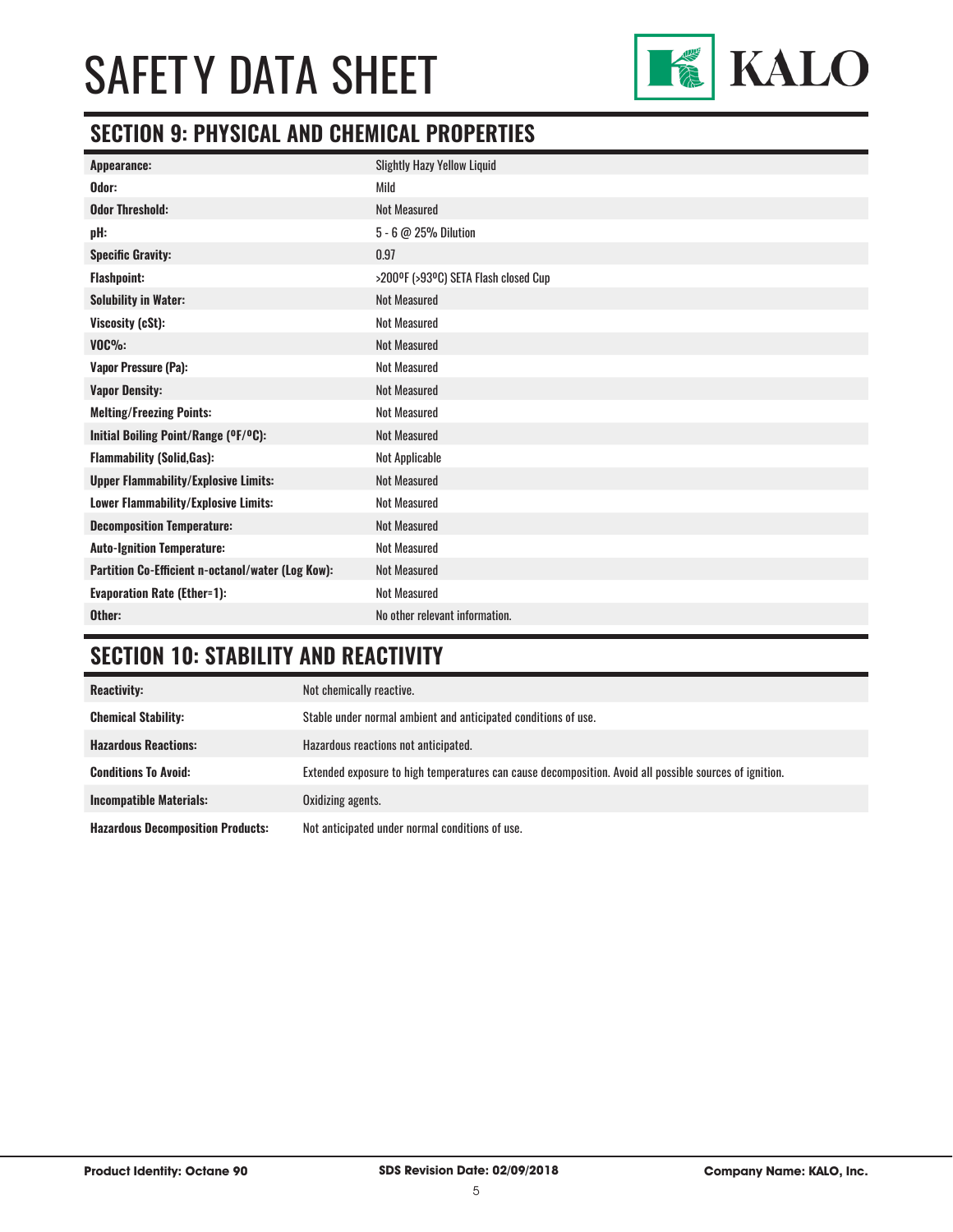

#### **SECTION 11: TOXICOLOGICAL INFORMATION**

|                                                                   | [ACUTE TOXICITY ESTIMATE]                            |                                       |                          |
|-------------------------------------------------------------------|------------------------------------------------------|---------------------------------------|--------------------------|
| Ingredients:                                                      | <b>Proprietary Blend of Solvents and Surfactants</b> |                                       |                          |
| Oral LD50mg/kg:                                                   | >2,000.00/Category: NA                               |                                       |                          |
| Skin LD50mg/kg:                                                   | >2,000.00/Category: NA                               |                                       |                          |
| Inhalation Vapor LC50mg/L/4hr:                                    | >20.00                                               |                                       |                          |
| Inhalation Dust/Mist LC50mg/L/4hr:                                | >5.00                                                |                                       |                          |
| <b>ITEM</b>                                                       |                                                      | <b>HAZARD</b>                         | <b>CATEGORY</b>          |
| <b>Acute Toxicity (mouth):</b>                                    |                                                      | <b>Not Applicable</b>                 | $-$                      |
| <b>Acute Toxicity (skin):</b>                                     |                                                      | <b>Not Applicable</b>                 |                          |
| <b>Acute Toxicity (inhalation):</b>                               |                                                      | Not Applicable                        | $\overline{\phantom{a}}$ |
| <b>Skin Corrosion/Irritation:</b>                                 |                                                      | <b>Causes skin irritation.</b>        | $\overline{2}$           |
| <b>Eye Damage/Irritation:</b>                                     |                                                      | <b>Causes serious eye irritation.</b> | $\mathbf 2$              |
| <b>Sensitization (respiratory):</b>                               |                                                      | <b>Not Applicable</b>                 | $\overline{\phantom{a}}$ |
| <b>Sensitization (skin):</b>                                      |                                                      | May cause an allergic skin reaction.  | 1                        |
| <b>Germ Toxicity:</b>                                             |                                                      | <b>Not Applicable</b>                 | $\overline{\phantom{a}}$ |
| <b>Carcinogenicity:</b>                                           |                                                      | <b>Not Applicable</b>                 | $\overline{\phantom{a}}$ |
| <b>Reproductive Toxicity:</b>                                     |                                                      | <b>Not Applicable</b>                 | $-$                      |
| <b>Specific Target Organ Systemic Toxicity-Single Exposure:</b>   |                                                      | Not Applicable                        | $\overline{a}$           |
| <b>Specific Target Organ Systemic Toxicity-Repeated Exposure:</b> |                                                      | <b>Not Applicable</b>                 |                          |
| <b>Aspiration Hazard:</b>                                         |                                                      | <b>Not Applicable</b>                 | $\overline{\phantom{a}}$ |

#### **SECTION 12: ECOLOGICAL INFORMATION**

| Toxicity:                              | No additional information provided for this product.  |  |
|----------------------------------------|-------------------------------------------------------|--|
| <b>Persistence and Degradability:</b>  | There is no data available on the preparation itself. |  |
| <b>Bioaccumulative Potential:</b>      | Not measured.                                         |  |
| <b>Mobility In Soil:</b>               | No data available.                                    |  |
| <b>Results of PBT and vPvB Assess:</b> | This product contains no PBT/vPvB chemicals.          |  |
| <b>Other Adverse Effects:</b>          | No data available.                                    |  |

### **SECTION 13: DISPOSAL CONSIDERATIONS**

**Waste Treatment Methods:**

Do not allow into drains or water courses. Wastes and emptied containers should be disposed of in accordance with regulations made under the Control of Pollution Act and the Environmental Protection Act. Using information provided in this data sheet advice should be obtained from the Waste Regulation Authority, whether the special waste regulations apply. Dispose of contents in accordance with local and national regulations.